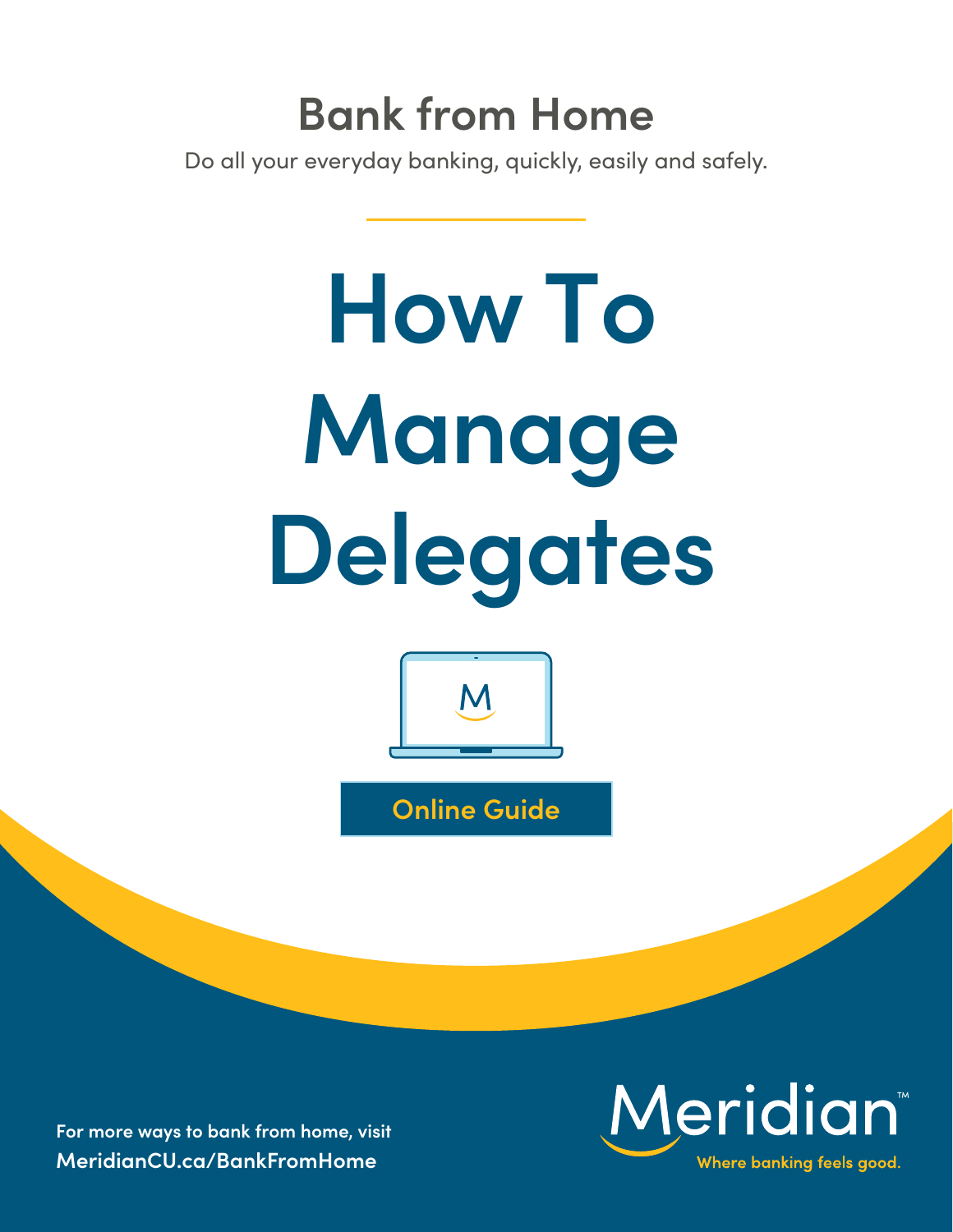### **Introduction**

Only an Authorized Officer can add, edit or remove a Business Delegate (i.e. bookkeeper) and setup their permissions through the online banking platform. This also extends to resetting their passwords when required.

Important: Only one Delegate can be active on a business account.

Below are the topics covered within this document for Delegate Management:

- **• Add a New Delegate and Setup Permissions**
- **• Changing or Updating Delegate Information**
- **• Resetting a Password**
- **• Managing Active Statuses**
- **• Removing a Delegate**

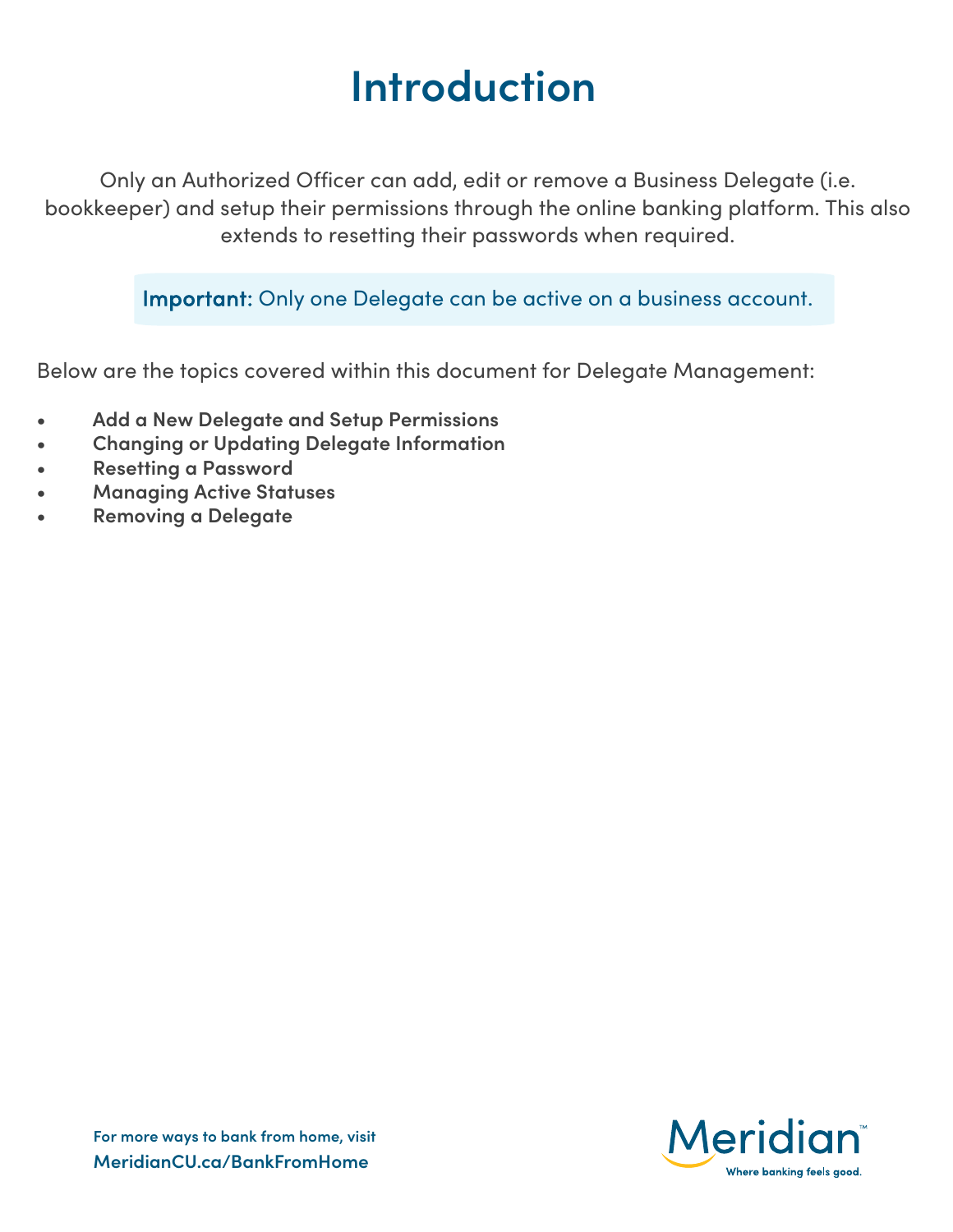### **Part 1: Add a New Delegate and Set Up Permissions**

#### **Step 1: Manage Users**

**Once you have signed in to online banking, you will land on the Account Summary screen.**



**From here, navigate to the Manage Users option at the top of the page.**

| PERSONAL<br><b>BUSINESS</b><br><b>Meridian</b> | <b>Accounts</b>      | Welcome, Joe's Fishing Shop Contact Us [52] Secure Messages<br><b>Bill Payments</b><br><b>Transfers</b> Alerts | Sign Out<br>Settings<br><b>Manage Users</b> |
|------------------------------------------------|----------------------|----------------------------------------------------------------------------------------------------------------|---------------------------------------------|
| <b>Manage Users</b>                            |                      |                                                                                                                |                                             |
| <b>Business Information</b>                    |                      |                                                                                                                |                                             |
| <b>ACCOUNT #</b>                               | <b>BUSINESS NAME</b> | <b>BUSINESS</b><br><b>IDENTIFICATION ®</b>                                                                     | <b>BUSINESS TAX</b><br>PAYMENT ID <b>O</b>  |
| 1233618                                        | Joe's Fishing Shop   |                                                                                                                |                                             |
| <b>Authorized Officer(s)</b>                   |                      |                                                                                                                |                                             |
| <b>NAME</b>                                    | <b>USER ID</b>       | <b>BUSINESS TAX</b><br>PAYMENT ID <b>O</b>                                                                     | <b>STATUS</b>                               |
| Joe Test                                       | Tester99             |                                                                                                                | Active                                      |
| <b>Business Delegates</b>                      |                      |                                                                                                                | <b>SR. ADD NEW</b>                          |
| <b>NAME</b><br><b>ROLE</b>                     | <b>USER ID</b>       | <b>SUPPORT</b><br><b>STATUS</b><br>CODE O                                                                      | <b>MANAGE</b>                               |
|                                                |                      |                                                                                                                |                                             |

### **Step 2: Create New Delegates**

**On the Manage Users page, navigate to the Business Delegates section at the bottom of the page and click on the Add New button.**

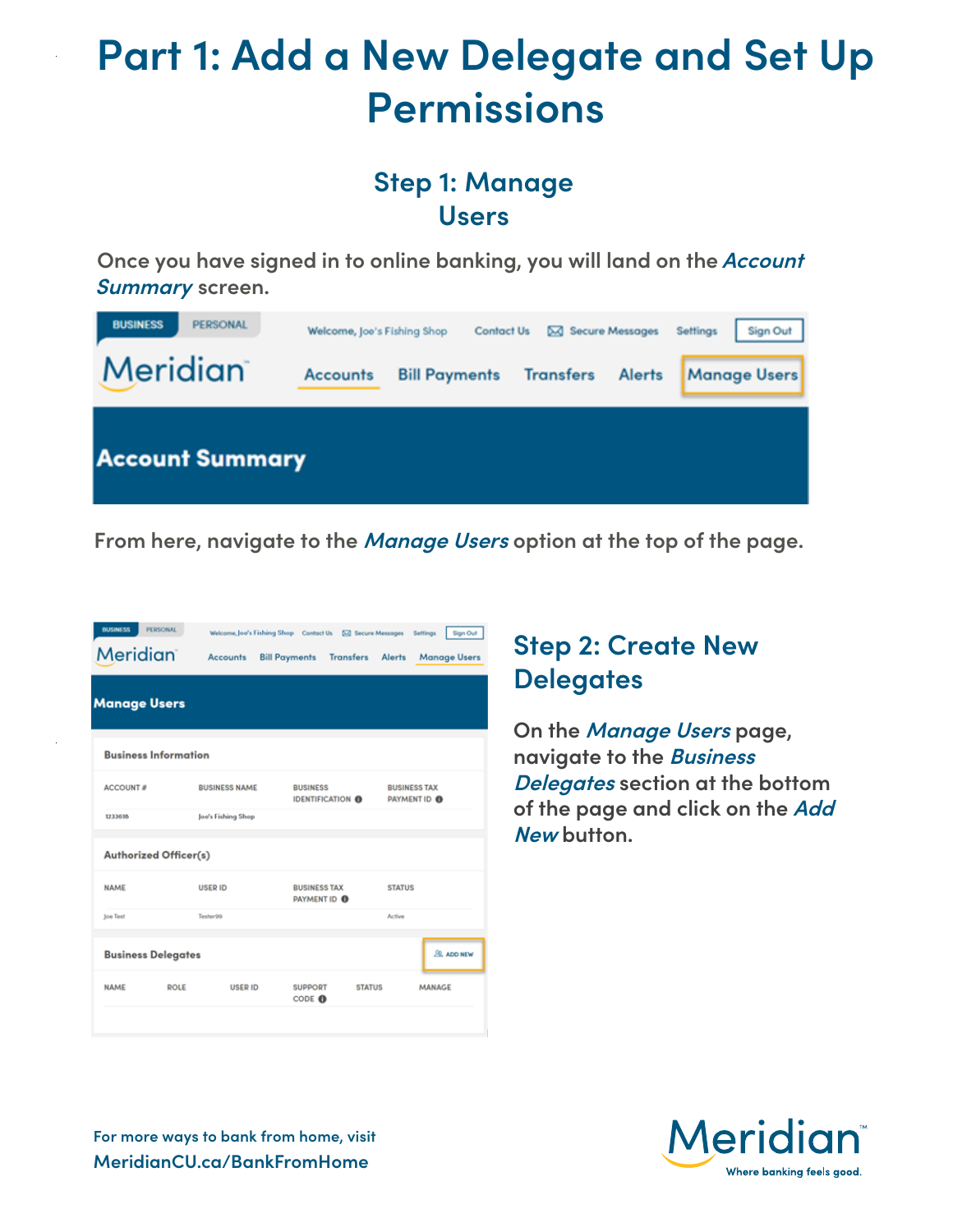#### **Step 3: Add User Details and Setup Permissions**

**3.1 Navigate to the left side of the page to enter a new User ID and the Delegate's information onto the User Details section.**

**Note: The Support code field must be filled out for Delegates to be able to request support from Meridian, e.g. for transactions inquiries. Meridian uses this code to confirm the identity of the Delegate and to be able to support them with their inquiries. Delegates that are unable to provide their support code must be referred back to the Authorized Officer.**

**3.2 In the password field, click on the Generate button to generate a new temporary password for the Delegate.**

**3.3 Navigate to the right side of the page to setup permissions for the delegate. Review the specific actions listed and switch applicable permissions from OFF to ON.**

**3.4 Click on the Next button to finalize the Delegate's user profile.**

| <b>Meridian</b>       |                     |                      |      | <b>Accounts</b> | <b>Bill Payments</b> | <b>Transfers</b>         | <b>Alerts</b>           | <b>Manage Users</b> |
|-----------------------|---------------------|----------------------|------|-----------------|----------------------|--------------------------|-------------------------|---------------------|
| <b>Add User</b><br>1  |                     |                      |      |                 |                      | $\overline{\mathbf{3}}$  |                         |                     |
| <b>User Details</b>   |                     |                      |      |                 |                      | <b>Permissions</b>       |                         |                     |
| User ID:              | Tester97            |                      |      |                 |                      | e-Transfer Send          |                         | ON O                |
| <b>First Name:</b>    | <b>Terry</b>        |                      |      |                 |                      | e-Transfer Receive       |                         | $\bullet$ OFF       |
| <b>Last Name:</b>     | <b>Tester</b>       |                      |      |                 |                      | <b>Manage Bill Payee</b> |                         | $\bullet$ OFF       |
| Job Title:            | <b>Bookkeeper</b>   |                      |      |                 |                      | <b>Price Match</b>       |                         | $\bullet$ OFF       |
| <b>Email Address:</b> |                     | terry.tester@test.ca |      |                 |                      | <b>M2M Transfer</b>      |                         | $\bullet$ OFF       |
| <b>Home Phone:</b>    | Area                | Number               |      |                 |                      |                          |                         |                     |
| <b>Work Phone:</b>    | 123                 | 4567890              | 1107 |                 |                      |                          |                         |                     |
| <b>Fax Phone:</b>     | Area                | Number               |      |                 |                      |                          |                         |                     |
| Support Code: 0       | <b>Support Code</b> |                      |      |                 | $\overline{2}$       |                          |                         |                     |
| Password:             | 2021008645          |                      |      |                 | <b>GENERATE</b>      |                          | $\overline{\mathbf{4}}$ |                     |
|                       |                     |                      |      |                 |                      | <b>BACK</b>              |                         | <b>NEXT</b>         |



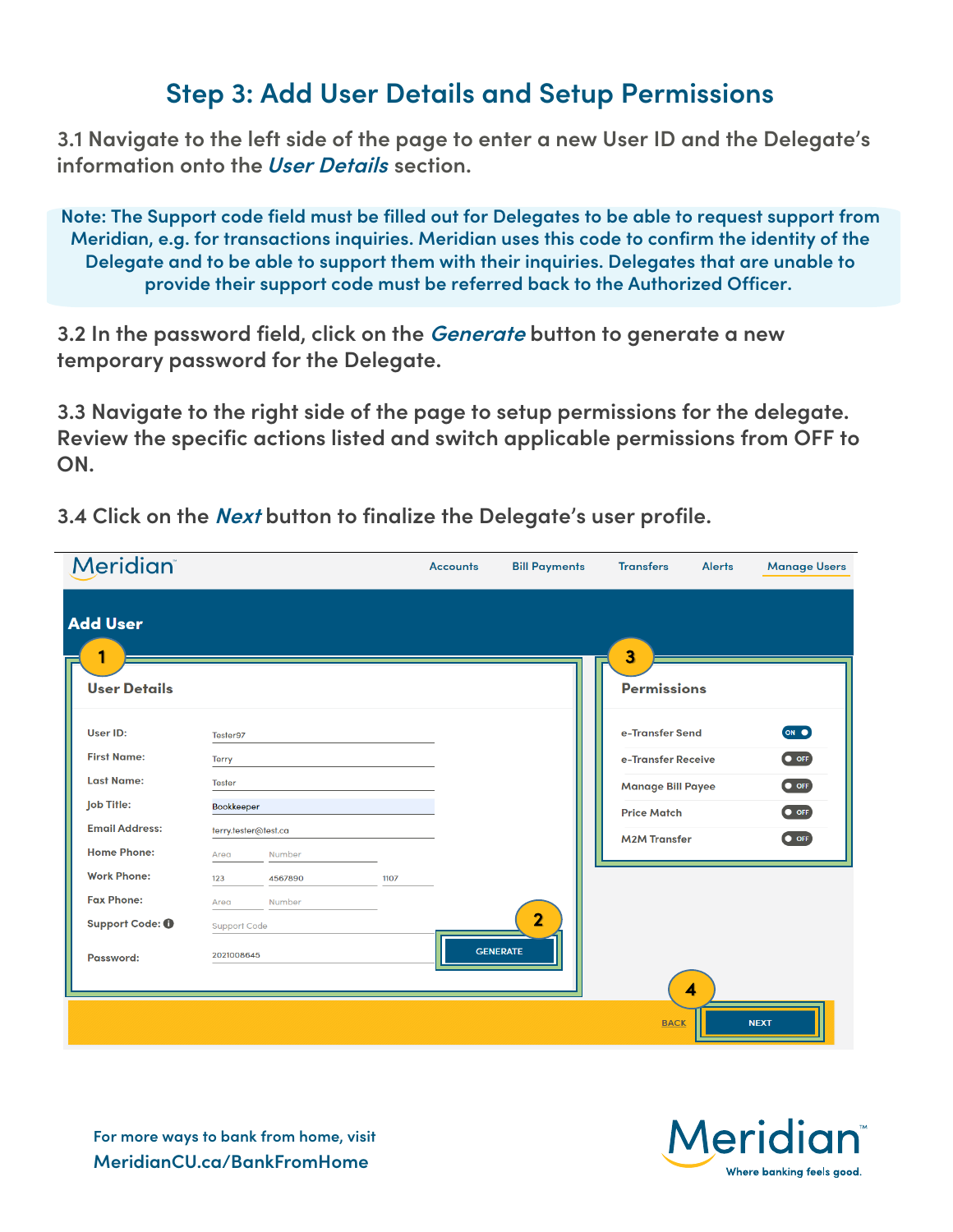### **Step 4: Complete Delegate Profile**

**Review the User Details and permissions before completing the profile to ensure all information has been entered correctly.**

**Tip: If any information requires changes, the Edit button is available for use.**

**If there are no changes, click on the Add button to complete the delegate's user profile.**

| <b>Meridian</b>                          |                          | <b>Accounts</b> | <b>Bill Payments</b> | <b>Transfers</b>         | <b>Alerts</b>  | <b>Manage Users</b> |
|------------------------------------------|--------------------------|-----------------|----------------------|--------------------------|----------------|---------------------|
| <b>Add User</b>                          |                          |                 |                      |                          |                |                     |
| <b>Review User Details</b>               |                          |                 | $\mathbb{Z}$ EDIT    | <b>Permissions</b>       |                |                     |
| User ID:                                 | Tester97                 |                 |                      | e-Transfer Send          |                | ON O                |
| <b>First Name:</b>                       | <b>Terry</b>             |                 |                      | e-Transfer Receive       |                | $\bullet$ OFF       |
| <b>Last Name:</b>                        | <b>Tester</b>            |                 |                      | <b>Manage Bill Payee</b> |                | $\bullet$ OFF       |
| <b>Job Title:</b>                        | Bookkeeper               |                 |                      |                          |                |                     |
| <b>Email Address:</b>                    | terry.tester@test.ca     |                 |                      | <b>Price Match</b>       |                | $\bullet$ OFF       |
| <b>Home Phone:</b>                       |                          |                 |                      | <b>M2M Transfer</b>      |                | $\bullet$ OFF       |
| <b>Work Phone:</b>                       | (123) 456-7890 Ext: 1107 |                 |                      |                          |                |                     |
| <b>Fax Phone:</b>                        |                          |                 |                      |                          |                |                     |
| Status:                                  |                          |                 |                      |                          |                |                     |
| Support Code: <sup>0</sup>               | Ax12                     |                 |                      |                          |                |                     |
| PFS ID: 0                                |                          |                 |                      |                          |                |                     |
| <b>Temporary Password:</b><br>2021008645 |                          |                 |                      |                          |                |                     |
|                                          |                          |                 |                      |                          | 5 <sup>5</sup> |                     |
|                                          |                          |                 |                      | <b>CANCEL</b>            |                | <b>ADD</b>          |

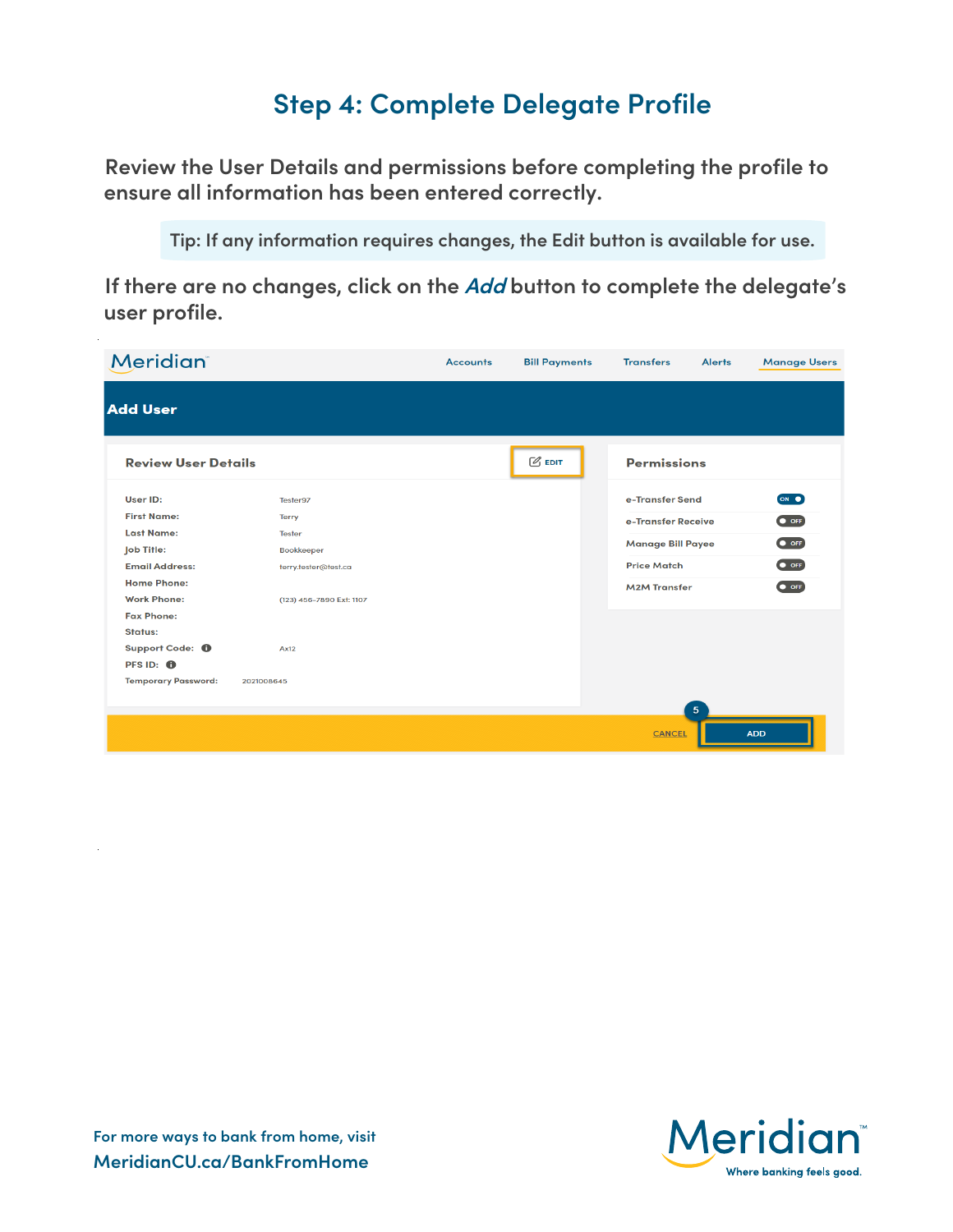| <b>Manage Users</b>          |                             |                      |                                            |               |                                            |
|------------------------------|-----------------------------|----------------------|--------------------------------------------|---------------|--------------------------------------------|
|                              | User successfully added!    |                      |                                            |               |                                            |
|                              | <b>Business Information</b> |                      |                                            |               |                                            |
| <b>ACCOUNT#</b>              |                             | <b>BUSINESS NAME</b> | <b>BUSINESS</b><br><b>IDENTIFICATION @</b> |               | <b>BUSINESS TAX</b><br>PAYMENT ID <b>O</b> |
| 1233618                      |                             | Joe's Fishing Shop   |                                            |               |                                            |
| <b>Authorized Officer(s)</b> |                             |                      |                                            |               |                                            |
| <b>NAME</b>                  | <b>USER ID</b>              |                      | <b>BUSINESS TAX</b><br>PAYMENT ID <b>O</b> |               | <b>STATUS</b>                              |
| loe Test                     | Tester99                    |                      |                                            |               | Active                                     |
| <b>Business Delegates</b>    |                             |                      |                                            |               | <b>28. ADD NEW</b>                         |
| <b>NAME</b>                  | <b>ROLE</b>                 | <b>USER ID</b>       | <b>SUPPORT</b><br>CODE O                   | <b>STATUS</b> | <b>MANAGE</b>                              |
| <b>Terry Tester</b>          | Bookkeeper                  | Tester97             | Ax12                                       | Active        | $\overline{\mathscr{O}}_1$                 |

**When a Delegate has been successfully added, you will automatically return to the Manage Users page and receive a confirmation message as well as the new Delegate being displayed in the Business Delegates section.**

**At this point, the Delegate is now able to log into the online banking platform using their new User ID and temporary password.**

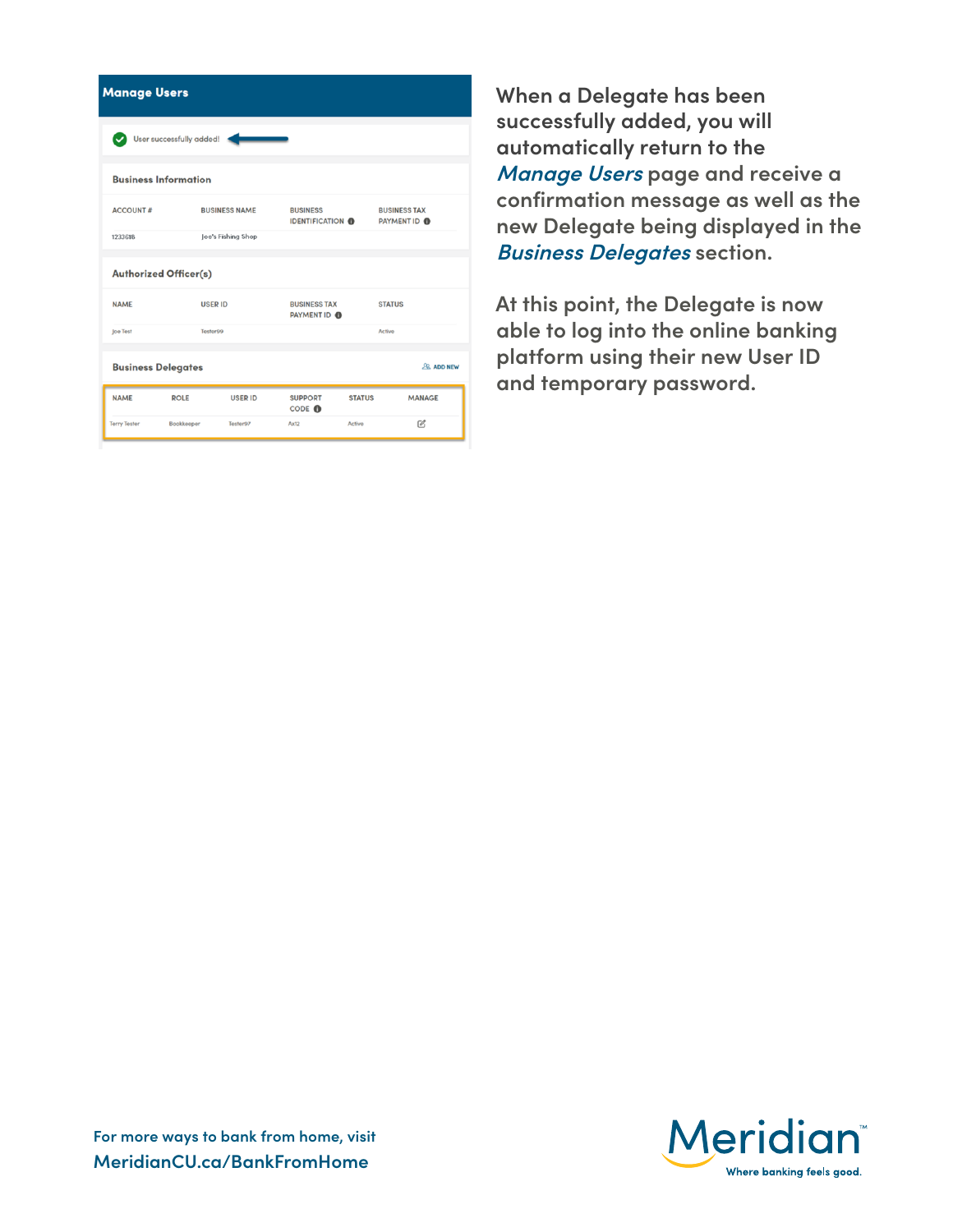### **Part 2: Changing Or Updating Delegate Information**

| <b>Manage Users</b>          |                             |                      |                                            |               |                                            |                    |  |
|------------------------------|-----------------------------|----------------------|--------------------------------------------|---------------|--------------------------------------------|--------------------|--|
|                              | <b>Business Information</b> |                      |                                            |               |                                            |                    |  |
| <b>ACCOUNT#</b>              |                             | <b>BUSINESS NAME</b> | <b>BUSINESS</b><br><b>IDENTIFICATION O</b> |               | <b>BUSINESS TAX</b><br>PAYMENT ID <b>O</b> |                    |  |
| 1233618                      |                             | Joe's Fishing Shop   |                                            |               |                                            |                    |  |
| <b>Authorized Officer(s)</b> |                             |                      |                                            |               |                                            |                    |  |
| <b>NAME</b>                  | <b>USER ID</b>              |                      | <b>BUSINESS TAX</b><br>PAYMENT ID <b>O</b> |               | <b>STATUS</b>                              |                    |  |
| Joe Test                     | Tester99                    |                      |                                            |               | Active                                     |                    |  |
|                              | <b>Business Delegates</b>   |                      |                                            |               |                                            | <b>28. ADD NEW</b> |  |
| <b>NAME</b>                  | <b>ROLE</b>                 | <b>USER ID</b>       | <b>SUPPORT</b><br>CODE O                   | <b>STATUS</b> |                                            | <b>MANAGE</b>      |  |
| <b>Terry Tester</b>          | Bookkeeper                  | Tester97             | Ax12                                       | Active        |                                            | $\mathcal{O}$      |  |

### **Step 1: Manage Users**

Note**: Permissions can be changed at any time by the Authorized Officer.**

**Once you have signed in to online banking, navigate to the Manage Users page.**

**From the Manage Users page, navigate to the Business Delegates section and select the Delegate that is to be updated or changed by clicking on the corresponding pencil and paper icon (Edit icon) located beneath the Manage column.**

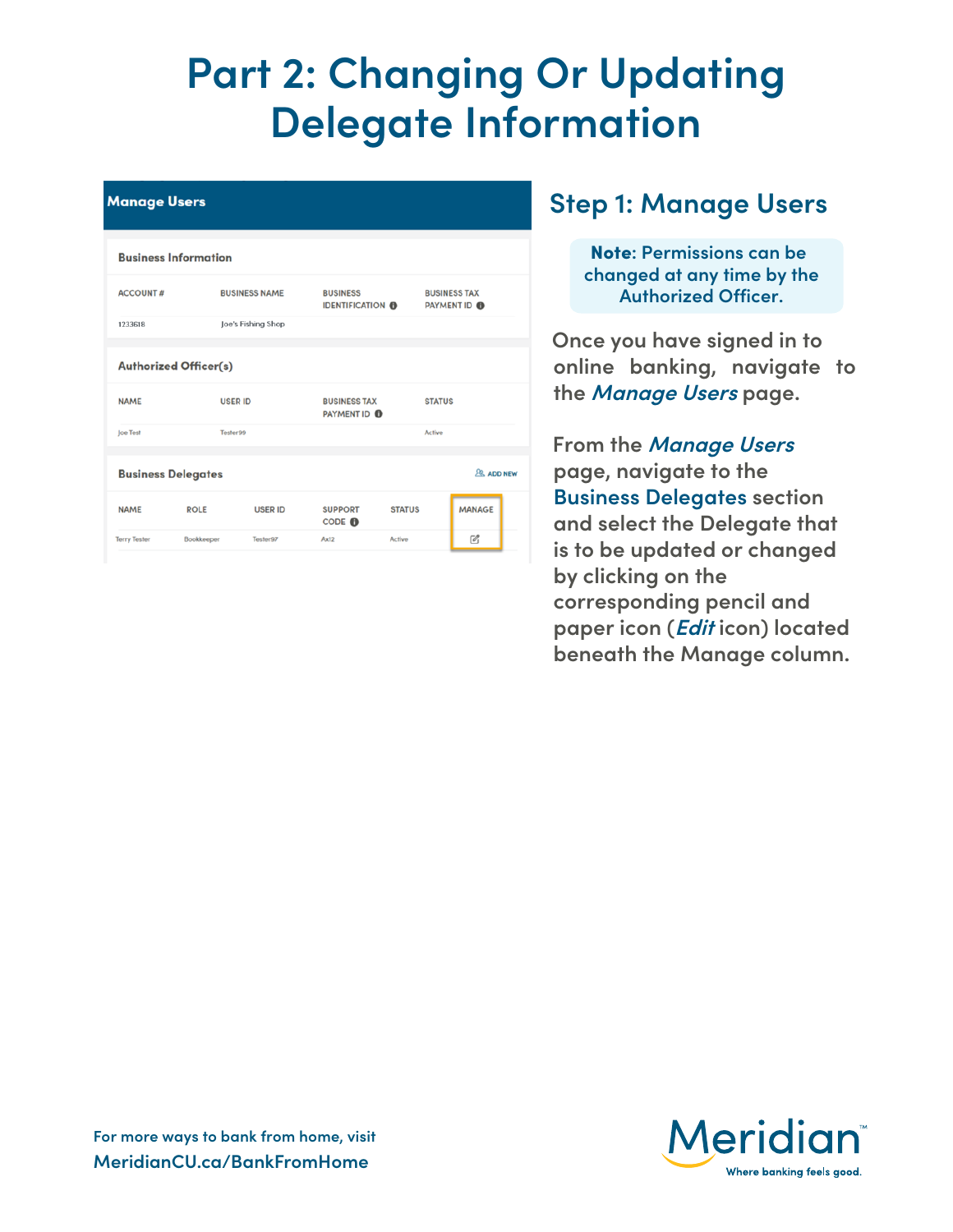

### **Step 2: Edit Users Profile**

**You will be brought to the Delegate's user profile.**

**Click on the Edit button.**

| All fields will become editable |
|---------------------------------|
| and permissions will be able to |
| be changed at this point.       |

**Apply your changes and click the Save button.**

| <b>User Details</b>   |               |                      |      |                        |                                           |
|-----------------------|---------------|----------------------|------|------------------------|-------------------------------------------|
|                       |               |                      |      | $\mathbb{Z}$ EDIT<br>1 | <b>Permissions</b>                        |
| <b>First Name:</b>    | Terry         |                      |      |                        | ON O<br>e-Transfer Send                   |
| <b>Last Name:</b>     | <b>Tester</b> |                      |      |                        | $\bullet$ OFF<br>e-Transfer Receive       |
| Job Title:            | Bookkeeper    |                      |      |                        | $\bullet$ OFF<br><b>Manage Bill Payee</b> |
| <b>Email Address:</b> |               | terry.tester@test.ca |      |                        | <b>Price Match</b><br>(ON O)              |
| <b>Home Phone:</b>    | 123           | 456-7890             |      |                        | <b>M2M Transfer</b><br>$\bullet$ OFF      |
| <b>Work Phone:</b>    | 123           | 4567890              | 1107 |                        |                                           |
| <b>Fax Phone:</b>     | Area          | Number               |      |                        |                                           |
| Status:               | Active        |                      |      |                        |                                           |
| Support Code: CAx12   |               |                      |      |                        |                                           |
|                       |               |                      |      |                        |                                           |
|                       |               |                      |      | <b>BACK</b>            | $\overline{2}$<br><b>SAVE</b>             |

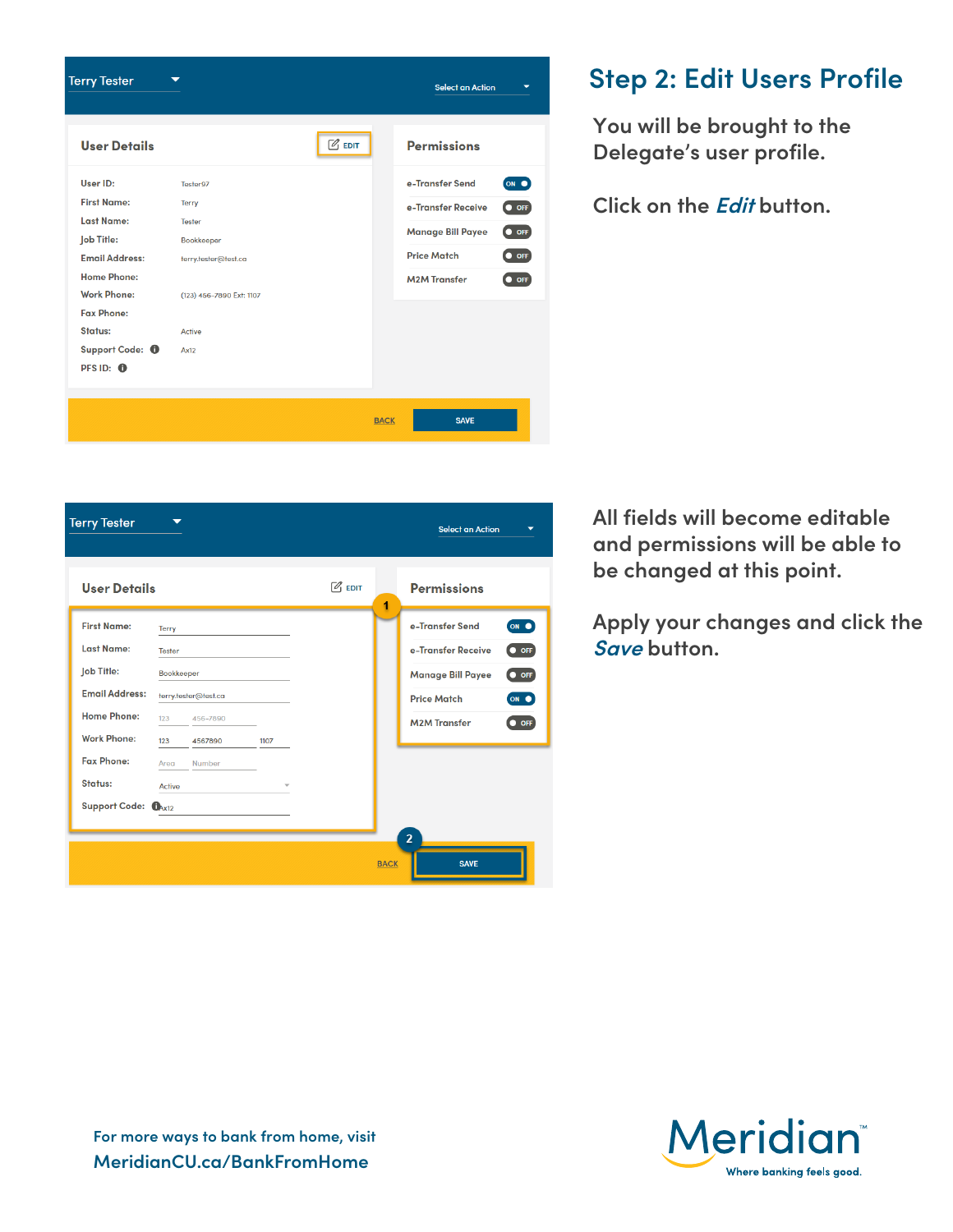### **Part 3: Reset a Password**

#### **Step 1: Manage Users**

**Note: If a Delegate is locked out of the account due to password issues, only the Authorized Officer who setup the Delegate can unlock the account.**

**From the Manage Users page, navigate to the Business Delegates section and click on the pencil and paper icon (Edit icon) located beneath the Manage column.**

| <b>ADD NEW</b><br><b>Business Delegates</b> |                   |                |                                     |               |                 |
|---------------------------------------------|-------------------|----------------|-------------------------------------|---------------|-----------------|
| <b>NAME</b>                                 | <b>ROLE</b>       | <b>USER ID</b> | <b>SUPPORT</b><br>CODE <sup>O</sup> | <b>STATUS</b> | <b>MANAGE</b>   |
| <b>Terry Tester</b>                         | <b>Bookkeeper</b> | Tester97       | Ax12                                | Active        | $\mathcal{O}_1$ |

### **Step 2: Trigger Temporary Password Generator**

**Navigate to the right side of the Delegate's profile and click on the Select an Action drop down menu.**

**From the drop down menu, select the Generate Temporary Password option.**



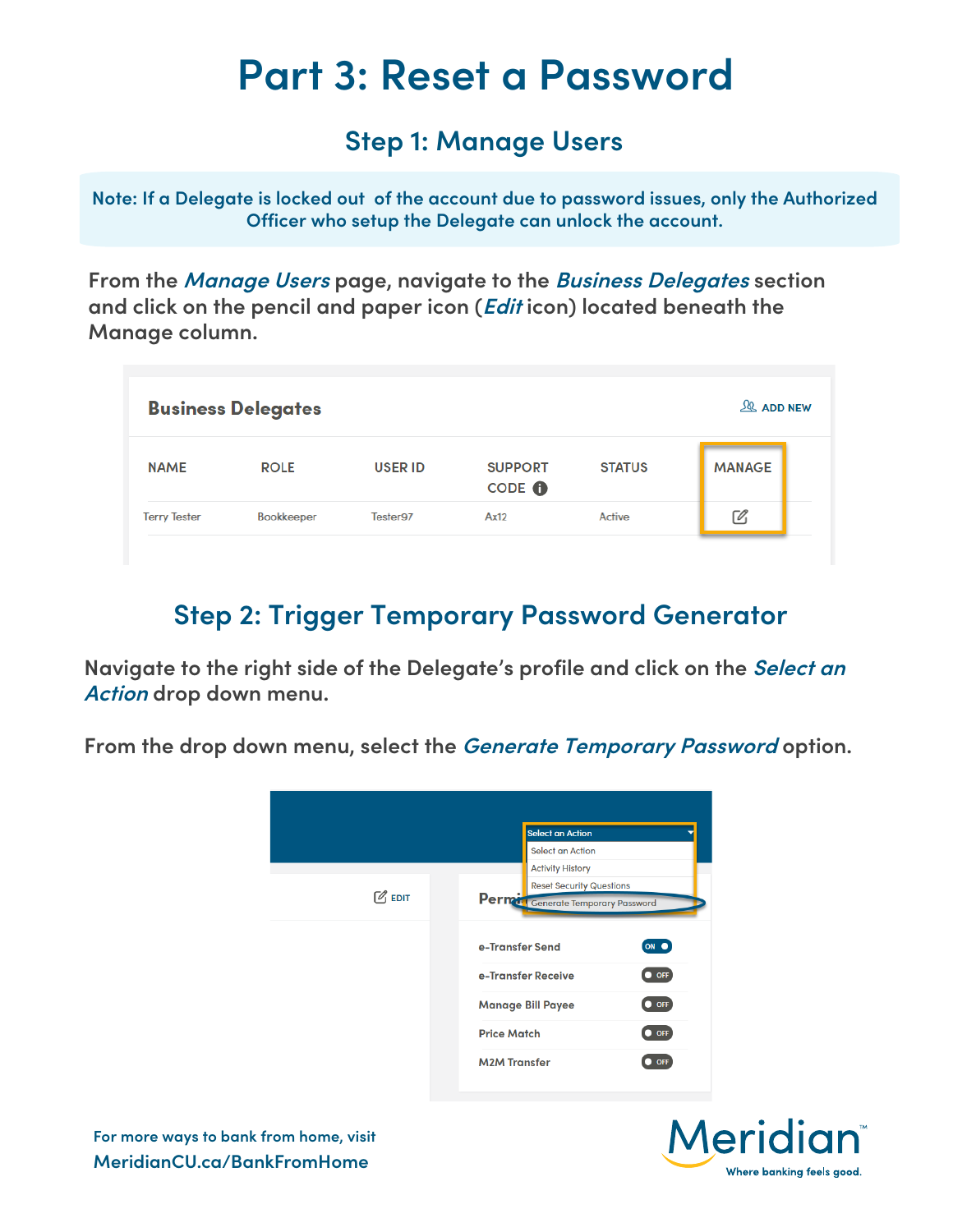|                     | <b>Generate temporary password</b>                                                        |
|---------------------|-------------------------------------------------------------------------------------------|
|                     | Please verify the user details below and click continue to generate a temporary password. |
| <b>User details</b> |                                                                                           |
| User ID:            | Tester97                                                                                  |
| <b>First Name:</b>  | <b>Terry</b>                                                                              |
| <b>Last Name:</b>   | <b>Tester</b>                                                                             |
|                     | <b>CONTINUE</b><br><b>CANCEL</b>                                                          |

| <b>Step 3: Generate</b> |                           |
|-------------------------|---------------------------|
|                         | <b>Temporary Password</b> |

**Review the User Details to ensure the correct user has been selected for the password generation.**

**If the user details are correct, click on the Continue button.**

| <b>Step 4: Provide</b>    |
|---------------------------|
| <b>Temporary Password</b> |

**The page will refresh and will confirm that the action has been completed successfully.**

**The Delegate can be provided with the new temporary password to re-access the online banking platform.**

**To leave the page, click on the Back to User Details button.**



|                               | <b>Generate temporary password</b> |                                    |
|-------------------------------|------------------------------------|------------------------------------|
| $\mathbf{\nabla}$             | <b>Completed Successfully</b>      |                                    |
| User details                  |                                    |                                    |
| User ID:                      | Tester97                           |                                    |
| <b>Temporary</b><br>password: | 82197258                           |                                    |
|                               |                                    | <b>USER DETAILS</b><br><b>BACK</b> |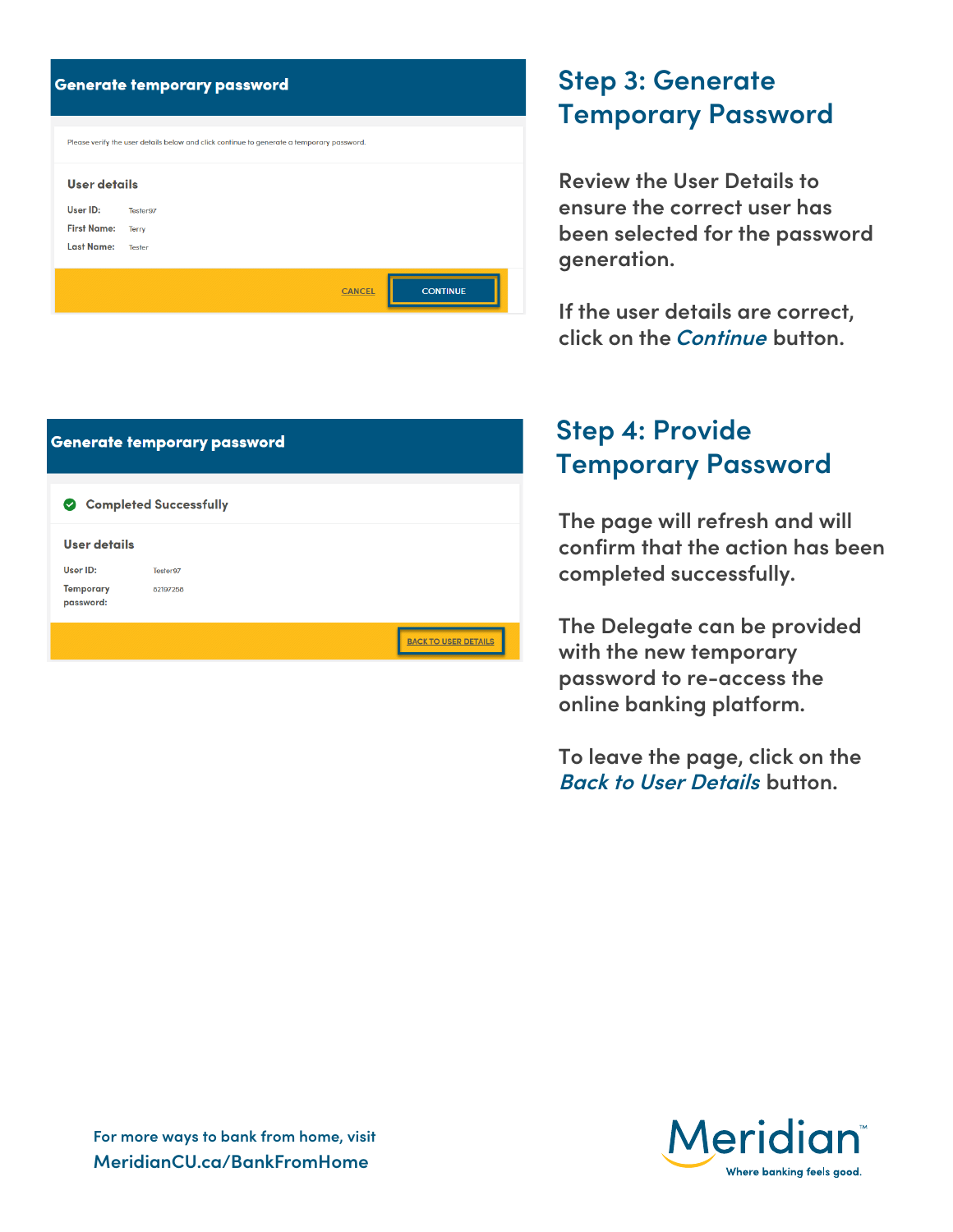### **Part 4: Managing Active Statuses**

| <b>Authorized Officer(s)</b> |                           |                |                                                             |               |                   |  |  |  |
|------------------------------|---------------------------|----------------|-------------------------------------------------------------|---------------|-------------------|--|--|--|
| <b>NAME</b>                  | <b>USER ID</b>            |                | <b>BUSINESS TAX</b><br><b>STATUS</b><br>PAYMENT ID <b>O</b> |               |                   |  |  |  |
| Joe Test                     | Tester99                  |                |                                                             | Active        |                   |  |  |  |
|                              |                           |                |                                                             |               |                   |  |  |  |
|                              | <b>Business Delegates</b> |                |                                                             |               | <b>AR ADD NEW</b> |  |  |  |
| <b>NAME</b>                  | <b>ROLE</b>               | <b>USER ID</b> | <b>SUPPORT</b><br>CODE <sup>O</sup>                         | <b>STATUS</b> | <b>MANAGE</b>     |  |  |  |
| <b>Terry Tester</b>          | <b>Bookkeeper</b>         | Tester97       | Ax12                                                        | Active        | $\mathbb{Z}$      |  |  |  |

#### **Step 1: Manage Users**

**If a Delegate is going to be away for an extended period of time, The Delegate's access can be set to "Inactive" until they return. This also can apply in instances where you wish to add or assign another delegate to the online banking platform.**

**From the Manage Users page, navigate to the Business Delegates section and click on the pencil and paper icon (Edit icon).**

**Reminder: Only one Delegate can be active on the account**

### **Step 2: Update the First and Second Delegates Active Statuses**

**On the Delegate's profile, click on the Edit button.**

**Navigate to the Status drop down menu and change the status from "Active" to "Inactive".**

**Click on the Save button to save changes.**

**To add a replacement delegate, refer to the Add a New Delegate and Setup Permissions process.**



| <b>Terry Tester</b>    | ⇁               |                      |      |                         |             | <b>Select an Action</b><br>▼              |
|------------------------|-----------------|----------------------|------|-------------------------|-------------|-------------------------------------------|
|                        |                 |                      |      | 1                       |             |                                           |
| <b>User Details</b>    |                 |                      |      | $\mathbb{Z}$ EDIT       |             | <b>Permissions</b>                        |
| <b>First Name:</b>     | <b>Terry</b>    |                      |      |                         |             | e-Transfer Send<br>ON O                   |
| <b>Last Name:</b>      | <b>Tester</b>   |                      |      |                         |             | e-Transfer Receive<br>$\bullet$ OFF       |
| <b>Job Title:</b>      | Bookkeeper      |                      |      |                         |             | $\bullet$ OFF<br><b>Manage Bill Payee</b> |
| <b>Email Address:</b>  |                 | terry.tester@test.ca |      |                         |             | $\bullet$ OFF<br><b>Price Match</b>       |
| <b>Home Phone:</b>     | 123             | 456-7890             |      |                         |             | $\bullet$ OFF<br><b>M2M Transfer</b>      |
| <b>Work Phone:</b>     | 123             | 4567890              | 1107 |                         |             |                                           |
| <b>Fax Phone:</b>      | Area            | Number               |      | $\overline{\mathbf{c}}$ |             |                                           |
| <b>Status:</b>         | Active          |                      |      |                         |             |                                           |
| Support Code: <b>6</b> | Active          |                      |      |                         |             |                                           |
|                        | <b>Inactive</b> |                      |      |                         |             | 3                                         |
|                        | Closed          |                      |      |                         |             |                                           |
|                        |                 |                      |      |                         | <b>BACK</b> | <b>SAVE</b>                               |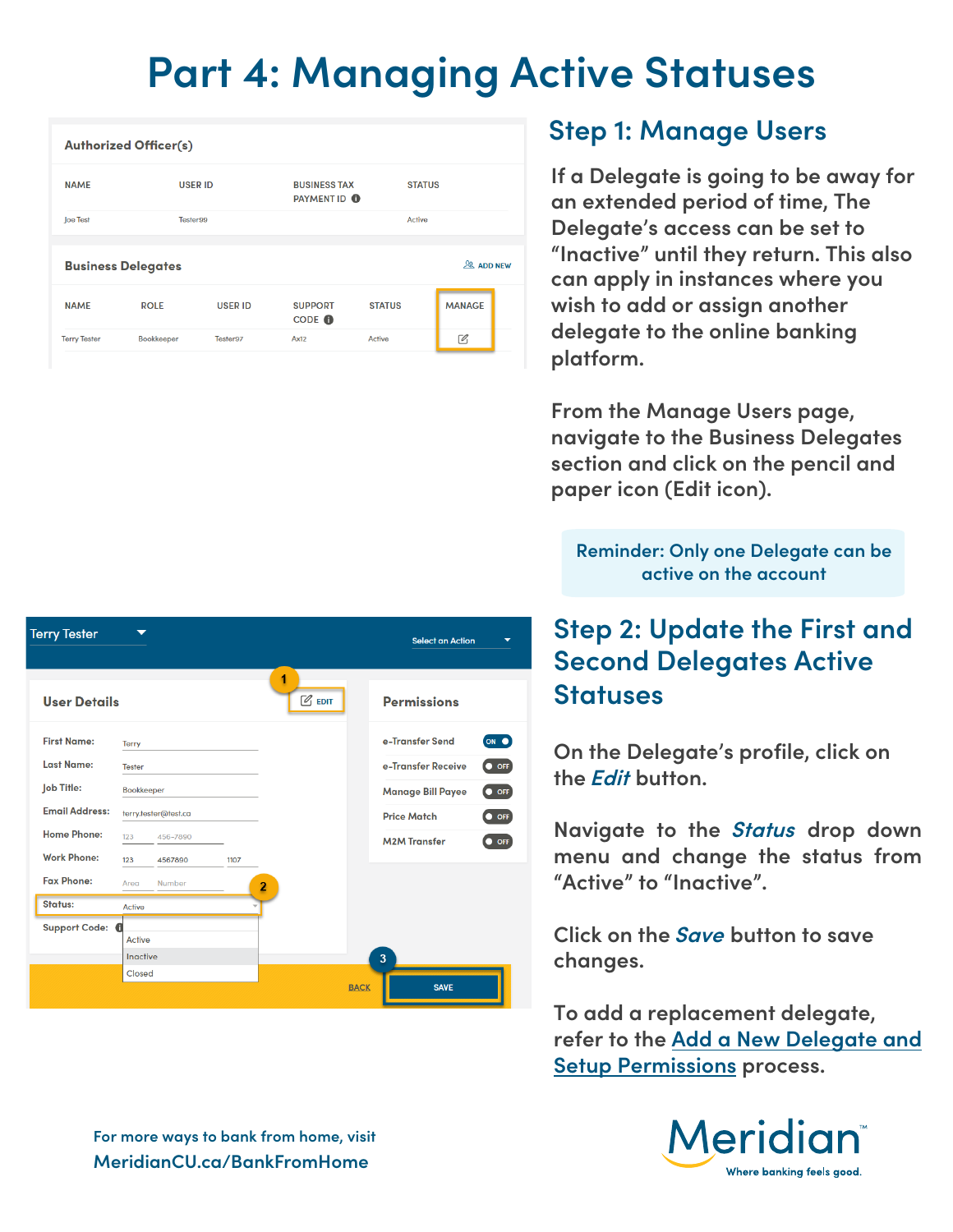**When another Delegate is added, both Delegates will appear within the Business Delegates section on the Manage Users page and will display their status.**

**Upon the first Delegate's return, follow Steps 1 and 2 to update the second Delegate's status to "Inactive" and the first Delegate's status to "Active".**

### **Change of Active Status from Delegate 1 to Delegate 2:**

| <b>Business Delegates</b> | $28$ ADD NEW      |                |                                     |               |                 |
|---------------------------|-------------------|----------------|-------------------------------------|---------------|-----------------|
| <b>NAME</b>               | <b>ROLE</b>       | <b>USER ID</b> | <b>SUPPORT</b><br>CODE <sup>O</sup> | <b>STATUS</b> | <b>MANAGE</b>   |
| John Tester               | <b>Bookkeeper</b> | Tester98       | AB1234                              | Active        | $\mathscr{O}_1$ |
| <b>Terry Tester</b>       | <b>Bookkeeper</b> | Tester97       | Ax12                                | Inactive      | Ø               |

#### **Change of Active Status from Delegate 2 to Delegate 1:**

| <b>Business Delegates</b> | $28$ ADD NEW      |                |                          |               |               |
|---------------------------|-------------------|----------------|--------------------------|---------------|---------------|
| <b>NAME</b>               | <b>ROLE</b>       | <b>USER ID</b> | <b>SUPPORT</b><br>CODE O | <b>STATUS</b> | <b>MANAGE</b> |
| John Tester               | <b>Bookkeeper</b> | Tester98       | AB1234                   | Inactive      | Ø             |
| <b>Terry Tester</b>       | <b>Bookkeeper</b> | Tester97       | Ax12                     | Active        | Ø             |